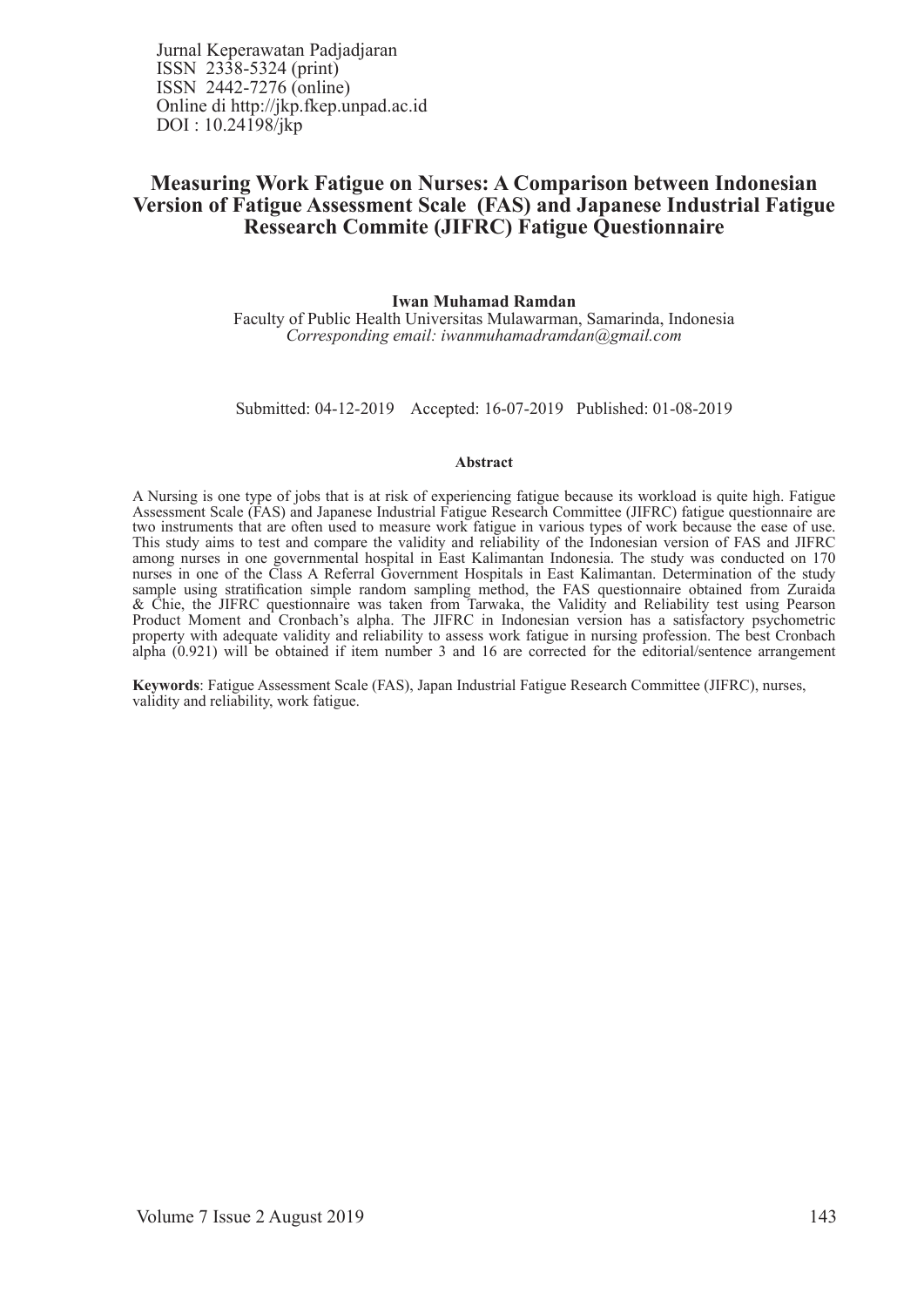# **Introduction**

Work fatigue is still an occupational health problem that needs attention from health and safety managers because it can have a detrimental impact on individuals and organizations. In general, work fatigue is a physical and psychological phenomenon that is defined as a condition of weakness, dislike and reluctance to continue current activities, not interested in doing further work, a decrease in alertness, a decrease in physical and emotional capacity, and a decreased ability to do certain jobs (Thiffault & Bergeron, 2003). Fatigue experienced is basically a cumulative process and is indicated by a decrease in the ability to carry out tasks and a decrease in attention to stimuli from the environment. People who experience work fatigue also generally experience changes in motivation to complete their work (De Vries, Michielsen, & Van Heck, 2003).

Work fatigue has an impact on biological balance, psychological and cognitive processes. At the individual level, work fatigue has a detrimental effect because it can reduce concentration and thinking power, decrease physical capacity, excessive dependence on others, become easily forgotten, have difficulty perceiving and respond to dangerous situations, communication difficulties and a decrease in the quality of personal life. While from the aspect of the organization, work fatigue experienced by its personnel will have an impact on decreasing the quality of service to consumers, increasing the number of turnover and decreasing work productivity (Bao & Taliaferro, 2015; Blouin et al, 2016; Drake & Steege, 2016; Graves & Simmons, 2009).

Nursing is one type of profession that is at risk of experiencing fatigue. This is because the main workload factor is high, as well as additional workloads such as having to operate a variety of high-tech medical and care equipment, must be responsible for the diagnosis and monitoring of patients with complications and emergency problems. The roles and responsibilities carried out by nurses on work, family and social life have caused nurses too often experience work fatigue as an accumulation of sleep disorders, lack of rest periods, physical and psychological stress and emotional changes.

(Barker & Nussbaum, 2011; Bjorvatn et al, 2012; Korompeli et al, 2013; Samaha et al, 2007).

From the aspect of social relations, work fatigue that is not addressed will have an impact, among others, the deterioration of the relationship between nurse-patient, nurse-family, and other nurses. While from the aspect of work, work fatigue experienced by nurses can cause an increase in errors in nursing care, errors in carrying out doctor's advice, wrong decision making, and errors in monitoring and observing patients. All the effects of work fatigue will ultimately reduce the quality of service and patient safety (Carney, 2013; Drake & Steege, 2016; Graves & Simmons, 2009; Rahman et al, 2017; Scott et al, 2014; Steege et al, 2017).

According to Akerstedt & Gillberg (1990), work fatigue can be measured subjectively and objectively, but there is no standard measuring tool to measure work fatigue. Some commonly used measuring instruments include subjective measurements based on questionnaires, psychomotor tests based on reaction time and concentration, measurement of ocular parameters and physiological measurements (Sibsambhu, Mayank, & Aurobinda, 2010). Questionnaire-based subjective fatigue measurement is a measuring instrument that is quite widely used for reasons of practicality and measurement results can be obtained quickly. For the purposes of measuring work fatigue, there are a number of commonly used questionnaires including The brief fatigue inventory (BFI), Fatigue severity scale (FSS), Global vigor and affect (GVA), May and Kline adjective checklist, Pearson-Byars fatigue feeling checklist, Rhoten fatigue scale, Schedule of fatigue and anergia, Checklist individual strength (CIS), Fatigue assessment instrument (FAI), Fatigue impact scale (FIS), Fatigue rating scale (FRS), Fatigue assesment scale (FAS), Fatigue questionnaire, Fatigue severity inventory, Fatigue symptom inventory (FSI), Fisk fatigue severity score, Lee fatigue scale (LFS), Piper fatigue scale (PFS) and visual analogue scale for fatigue (Dittner, Wessely, & Brown, 2004), and fatigue scale from Japanese industrial fatigue research commite (JIFRC) (Saito, 1999).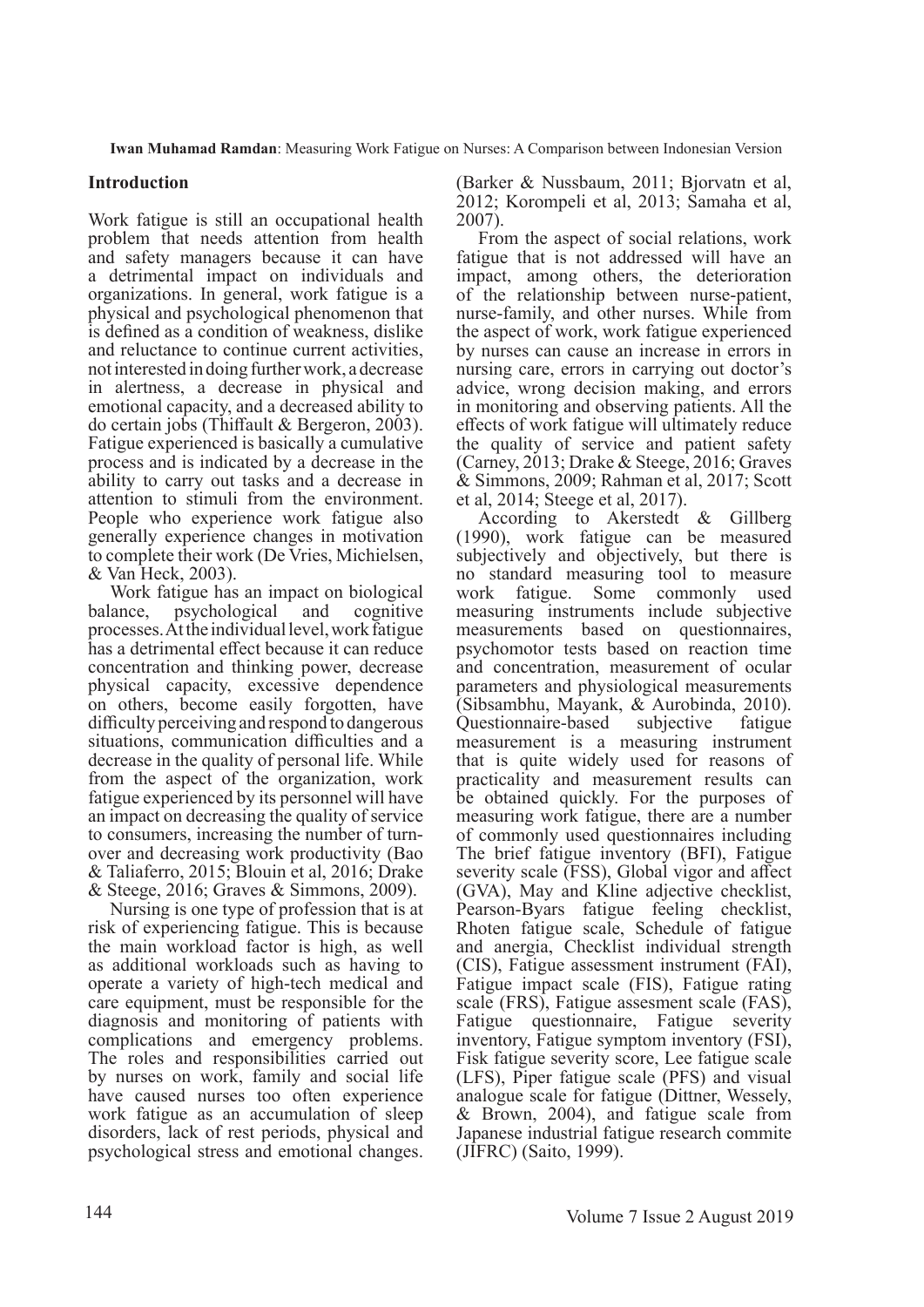Of the various fatigue scales, FAS and JIFRC are two questionnaires that are often used by researchers to measure work fatigue in various types of work and conditions. In accordance with the conclusion of Hendriks et al. (2018), FAS is a questionnaire that is often used to measure fatigue in various conditions and diseases (26 different condition and disease) in 19 countries and 12 languages. Meanwhile, JIFRC is a fatigue scale with a wide use and has been used to examine work fatigue in various jobs (Sunarno et al, 2017; Susihono et al., 2016; Konisi et al, 1991).

Fatigue Assessment Scale (FAS) is a work fatigue questionnaire developed by Michielsen et al. (2004), that contains 10 items of questions to reveal subjective work fatigue in the form of reflection of physical and mental work fatigue and its implications for motivation in carrying out activities. The FAS questionnaire was stated to have high reliability for measuring fatigue among workers (De Vries, Van der Steeg, & Roukema, 2010). Whereas JIFRC fatigue scale is a work fatigue questionnaire compiled by the Japan industrial fatigue research committee (Saito, 1999; Sudo & Ohtsuka, 2002). This questionnaire consists of 30 items of questions, generally divided into three parts (fatigue assessment related to weakening physical activity, fatigue associated with weakening motivation and fatigue associated with physical complaints) (Adiatmika, 2009; Susihono et al., 2016). FAS and JIFRC are quite widely used to assess work fatigue in various types of work because of practicality, do not need special skills to apply it, and respondents do not need much time to fill it, however scientific evidence that shows both of these measures is valid and reliable to assess work fatigue among nurses still in Indonesia still limited.

The quality of research is not only determined by the researcher's accuracy and research results, but also by the quality of the questionnaire used. In quantitative research, the quality of the measuring instrument used is achieved through measuring the validity and reliability of the questionnaire (Heale & Twycross, 2015). Validity is to measure what is intended to be measured, reliability concerns the extent to which a measurement of a phenomenon provides stable and consist

result (Taherdoost, 2016). This study aims to test the validity and reliability of the Indonesian version of FAS and JIFRC fatigue scale on nurses.

# **Method**

## **Research methods and samples**

The cross-sectional study was conducted on 170 samples of nurses in one of the Class A Referral Governmental Hospitals in East Kalimantan from May to July 2018. Determination of the sample study was carried out by stratificatied simple random sampling, taken from all private hospitalization rooms (Sakura and Teratai), public inpatient installations (Edelwise, Anggrek, Cempaka, Melati, Mawar, Cempaka, Aster, Flamboyan, Bougenvile, Seruni, Angsoka and Dahlia) and emergency room (ER).

### **Instruments**

The Indonesian edition of the FAS questionnaire was taken from Zuraida & Chie (2014), This questionnaire contains 10 questions to reveal the general feeling of work fatigue in the past year. The Indonesian edition of FAS uses five Likert scales with answer options consisting of: (1) never, (2) sometimes, (3) being felt regularly, (4) often experienced, (5) always experienced. The item questions in FAS consist of 1) I am bothered by fatigue, 2) I get tired very quickly, 3) I don't do much during the day, 4) I have enough energy for everyday life, 5) Physically I feel exhausted, 6) I have problems to start things, 7) I have problems to think clearly, 8) I feel no desire to do anything, 9) Mentally I feel exhausted, 10) When I am doing something I can concentrate quite well. Total scores obtained by summing all scores per item, then categorized into 2 (scores 1-30  $=$  "low" work fatigue) and (score 31-60  $=$ "high" work fatigue)

The Indonesian edition of the JIFRC questionnaire was taken from Tarwaka (2010), This questionnaire consists of 30 question items. In general, this questionnaire consisted of 3 parts, the first ten questions revealed "drowsiness and dullness", the second ten questions revealed "difficulty in concentration" and the third ten questions reveal "projection of physical disintegration",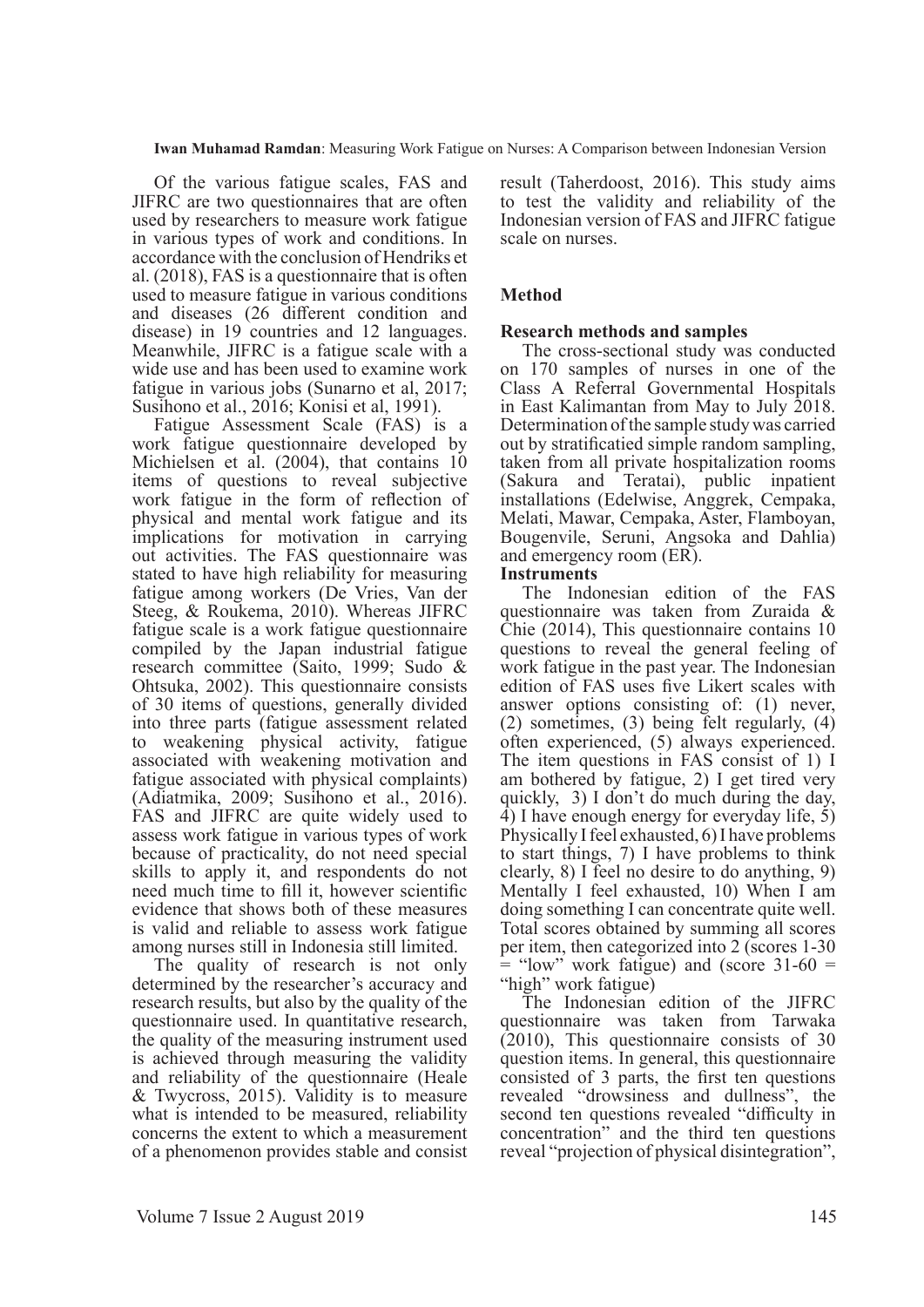same as the FAS questionnaire, in this study the Indonesian version of IFRC questionnaire used five Likert scales with the answer options consisting of: (1) never, (2) sometimes, (3) being felt regularly, (4) often experienced, (5 ) always experienced. Total scores obtained by summing all scores per item, then categorized into 4:  $\tilde{1}$ ) scores  $30 - 52 =$ "low" work fatigue; 2) scores 53–75="medium" work fatigue; 3) scores 76–98="high" work fatigue; 4) scores 99–120="very high" work fatigue.

### **Statistical Analyses**

Data were analyzed by the Statistical Package for the Social Sciences (SPSS ver. 21, Chicago, IL, USA), in order to describe mean, standard deviation (SD) and percentage frequency. The minimum, maximum and variance were also reported for each item of the questionnaire.

### **Validity and Reliability**

Pearson Product Moment Correlation was used to evaluate the construct validity of each item to the total score. FAS and JIFRC test correlations were considered as 'good to excellent' when  $r \ge 0.75$ , as 'good' when r ranged between 0.5 and 0.7, as 'fair' when r ranged between 0.25 and 0.50, and as 'little or no relationship' when r was less than 0.25 (Kline, 2000; Portney & Watkins, 2009).

Cronbach's alpha scores were used to assess the internal consistency reliability of FAS and JIFRC questionnaire. A value between .70 and .79 is considered 'fair', a value between .80 and .89 considered 'good', and a value .90 and above considered 'excellent' (Cicchetti,1994; Nunnally & Bernstein, 1994; Michalopoulos et al., 2015).

#### **Ethical issue**

This study was reviewed and approved by the Ethical Commission of Health and Medical Research of Mulawarman University (Indonesia) Faculty of Medicine, which refers to The International Ethical Guidelines for Biomedical Research Involving Human Subjects and the international ethical guidelines for epidemiological studies from the Council for International Organisations of Medical Sciences (CIOMS 2016). Informed written consent was obtained from participants prior to their participation. The informed consent form stated the purpose of the study, data confidentiality terms and their voluntary right of participation in the study, as well as providing a guarantee that no participant would suffer any harm as a result of his or her participation in the study.

# **Results**

## **Samples characteristics**

The majority of respondents in this study were  $>25-29$  years old (27.6%), the majority of gender was female (74.7%), the majority of marital status were married (79.4%), education level is mostly Diploma III in Nursing, most of the working experience is more than 5 years (50.6%) and employment status is mostly contract nurses (72.4%) ( table 1).

## **Results of the questionnaire validity test**

| Table 1 Personal Characteristics of Samples (n=170) |               |        |  |  |  |  |  |
|-----------------------------------------------------|---------------|--------|--|--|--|--|--|
| <b>Variable</b>                                     | <b>Number</b> | $(\%)$ |  |  |  |  |  |
| Age (years)                                         |               |        |  |  |  |  |  |
| $21 - 25$                                           | 34            | 19.4   |  |  |  |  |  |
| $> 25 - 29$                                         | 47            | 27.6   |  |  |  |  |  |
| $> 29 - 33$                                         | 35            | 20.0   |  |  |  |  |  |
| $> 33 - 37$                                         | 12            | 6.9    |  |  |  |  |  |
| $> 37 - 41$                                         | 13            | 7.4    |  |  |  |  |  |
| >41                                                 | 29            | 16.6   |  |  |  |  |  |
| Gender                                              |               |        |  |  |  |  |  |
| Male                                                | 43            | 25.3   |  |  |  |  |  |
| Female                                              | 127           | 74.7   |  |  |  |  |  |
| <b>Marital Status</b>                               |               |        |  |  |  |  |  |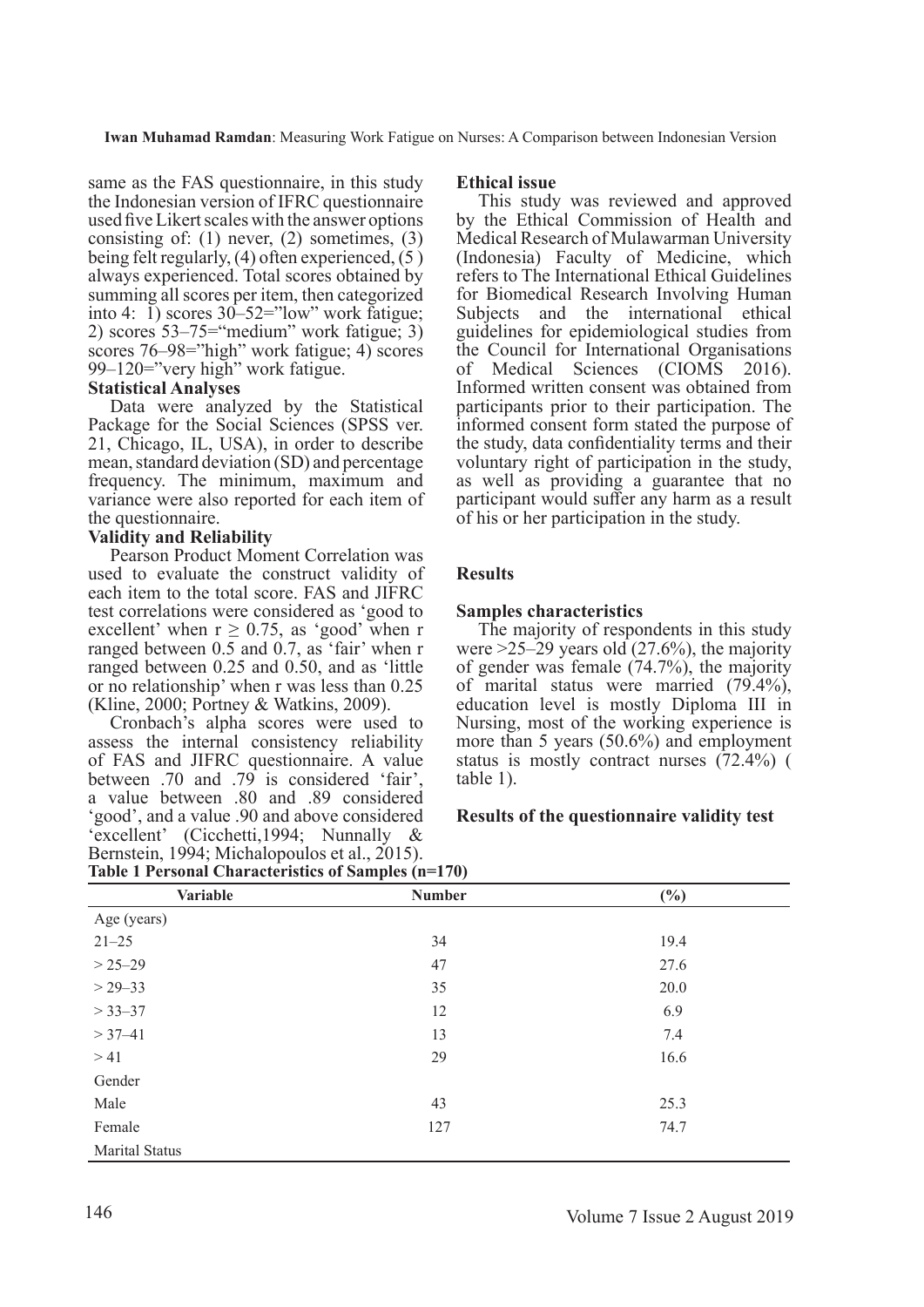| Not Married                 | 35  | 20.0 |
|-----------------------------|-----|------|
| Married                     | 135 | 79.4 |
| <b>Education Background</b> |     |      |
| Strata 1 in Nursing         | 38  | 21.7 |
| Diploma IV in Nursing       | 14  | 8.2  |
| Diploma III in Nursing      | 118 | 69.4 |
| Working Period              |     |      |
| $1-5$ years                 | 84  | 49.4 |
| $> 5$ years                 | 86  | 50.6 |
| <b>Employee Status</b>      |     |      |
| Permanent                   | 47  | 26.9 |
| Contract                    | 123 | 72.4 |

| Table 2 Descriptive Characteristics And The Pearson Correlation (R) Of Each Data For Internal |  |  |  |
|-----------------------------------------------------------------------------------------------|--|--|--|
| Consistency of Fatigue Assesment Scale (FAS) (n=170)                                          |  |  |  |

| <b>Item</b>                                         | Mean  | <b>SD</b> | <b>Variance</b> | (r)          | P Value | <b>Corrected</b><br>item/total<br>correlation | Cronbach's<br>alpha if item<br>deleted |
|-----------------------------------------------------|-------|-----------|-----------------|--------------|---------|-----------------------------------------------|----------------------------------------|
| Item 1 (bothered by<br>fatigue)                     | 2.30  | 0.67      | 0.46            | 0.511        | 0.000   | 0.354                                         | 0.695                                  |
| Item 2 (get tired very<br>quickly)                  | 2.18  | 0.63      | 0.40            | 0.511        | 0.000   | 0.366                                         | 0.694                                  |
| Item 3 (don't do<br>much during the day)            | 1.95  | 0.67      | 0.45            | 0.436        | 0.000   | 0.269                                         | 0.709                                  |
| Item 4 (have enough<br>energy for everyday<br>life) | 2.78  | 0.64      | 0.42            | 0.113        | 1.144   | $-0.065$                                      | 0.755                                  |
| Item 5 (physically<br>feel exhausted)               | 2.30  | 0.72      | 0.52            | 0.607        | 0.000   | 0.458                                         | 0.677                                  |
| Item 6 (problems to<br>start things)                | 1.74  | 0.72      | 0.52            | 0.642        | 0.000   | 0.501                                         | 0.669                                  |
| Item 7 (problems to<br>think clearly)               | 1.75  | 0.61      | 0.37            | 0.608        | 0.000   | 0.485                                         | 0.676                                  |
| Item 8 (no desire to<br>do anything)                | 1.88  | 0.65      | 0.43            | 0.746        | 0.000   | 0.648                                         | 0.647                                  |
| Item 9 (Mentally feel)<br>exhausted)                | 1.86  | 0.74      | 0.55            | 0.758        | 0.000   | 0.648                                         | 0.713                                  |
| Item 10 (can<br>concentrate quite<br>well)          | 2.60  | 0.80      | 0.64            | 0.366        | 0.000   | 0.156                                         | 0.727                                  |
| <b>Total Score</b>                                  | 21.38 | 3.66      | 13.42           | $\mathbf{1}$ |         | 1.000                                         | 0.834                                  |

#### **Table 3 Descriptive Characteristics And The Pearson Correlation (R) Of Each Data For Internal Consistency of Japan Industrial Fatigue Research Committee (J-IFRC) (n=170)**

| The manufacture of the companished in the control of the community of the control of the control of the control of the control of the control of the control of the control of the control of the control of the control of th |      |      |                 |     |             |                                                                     |
|--------------------------------------------------------------------------------------------------------------------------------------------------------------------------------------------------------------------------------|------|------|-----------------|-----|-------------|---------------------------------------------------------------------|
| Item                                                                                                                                                                                                                           | Mean | -SD- | <b>Variance</b> | (r) | correlation | P Value Corrected Cronbach's<br>item/total alpha if item<br>deleted |
|                                                                                                                                                                                                                                |      |      |                 |     |             |                                                                     |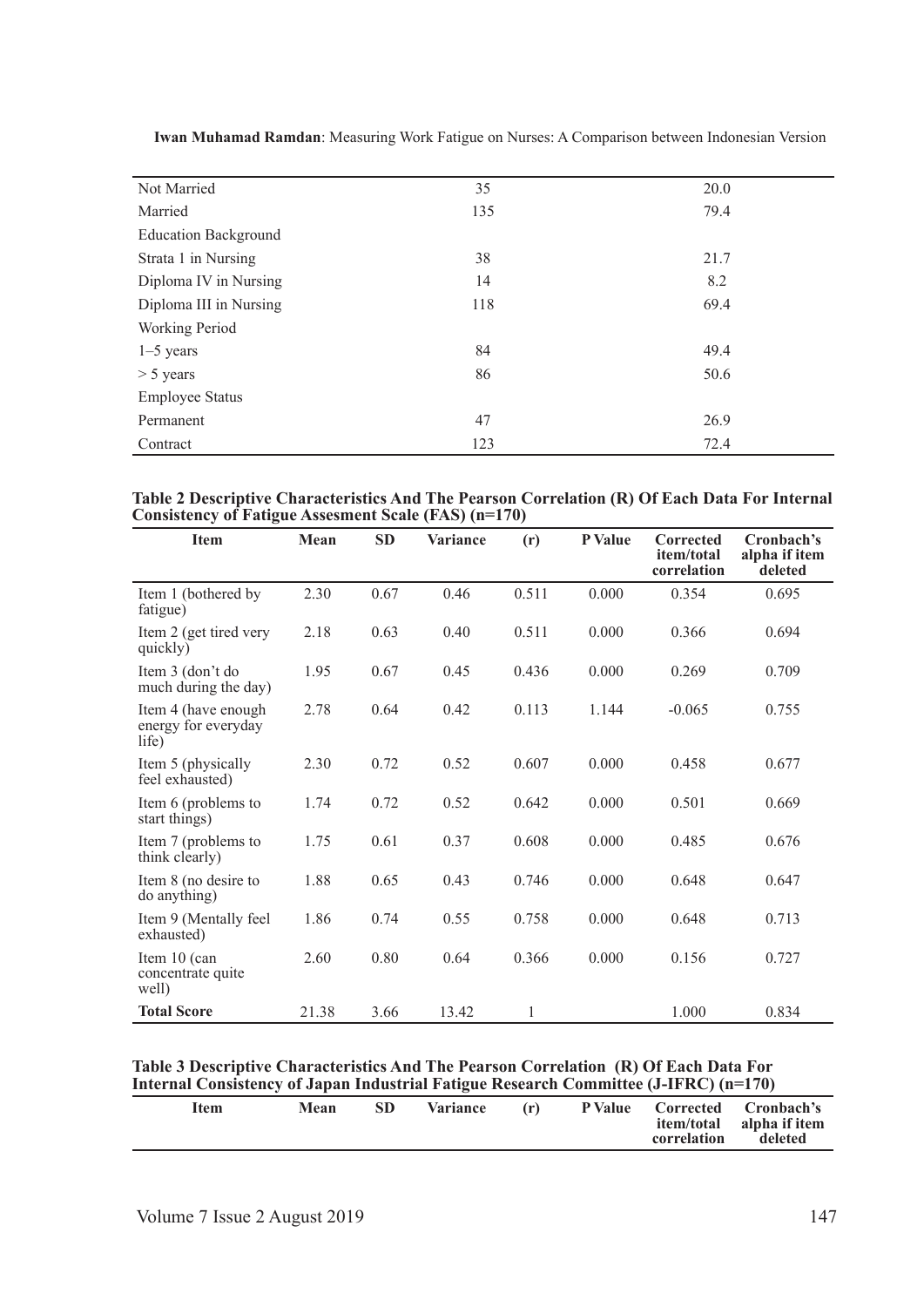| Item 1 (The head<br>feels heavy)                           | 2.35 | 0.73 | 0.53 | 0.442 | 0.000     | 0.388 | 0.920 |
|------------------------------------------------------------|------|------|------|-------|-----------|-------|-------|
| Item 2 (Feel tired all<br>over the body)                   | 2.72 | 0.80 | 0.64 | 0.562 | 0.000     | 0.511 | 0.918 |
| Item 3 (Feet feels<br>heavy)                               | 2.54 | 0.93 | 0.86 | 0.479 | 0.000     | 0.412 | 0.921 |
| Item 4 (Frequency of<br>yawning)                           | 2.55 | 0.68 | 0.46 | 0.457 | 0.000     | 0.408 | 0.920 |
| Item 5 (Distracted<br>mind)                                | 2.05 | 0.59 | 0.35 | 0.621 | 0.000     | 0.587 | 0.917 |
| Item 6 (Sleepy)                                            | 2.44 | 0.65 | 0.42 | 0.496 | 0.000     | 0.451 | 0.919 |
| Item 7 (Eyes feel<br>heavy)                                | 2.28 | 0.78 | 0.61 | 0.525 | 0.000     | 0.472 | 0.919 |
| Item 8 (Rigid and<br>awkward to move)                      | 1.65 | 0.58 | 0.33 | 0.492 | 0.000     | 0.452 | 0.919 |
| Item 9 (Feeling like<br>to lie down)                       | 1.74 | 0.56 | 0.32 | 0.538 | 0.000     | 0.501 | 0.919 |
| Item 10 (Feeling<br>difficult to think)                    | 2.54 | 0.77 | 0.60 | 0.612 | 0.000     | 0.566 | 0.918 |
| Item 11 (Tired of<br>talking)                              | 2.02 | 0.60 | 0.36 | 0.698 | 0.000     | 0.669 | 0.916 |
| Item 12 (Feeling<br>nervous)                               | 1.79 | 0.72 | 0.52 | 0.643 | 0.000     | 0.603 | 0.917 |
| Item 13 (It's hard to<br>concentrate)                      | 1.82 | 0.76 | 0.58 | 0.608 | 0.000     | 0.563 | 0.918 |
| Item 14 (It's hard to<br>focus)                            | 1.88 | 0.43 | 0.19 | 0.607 | 0.000     | 0.582 | 0.918 |
| Item 15 (Tend to<br>forget)                                | 1.87 | 0.51 | 0.26 | 0.615 | 0.000     | 0.585 | 0.918 |
| Item 16 (Lack of<br>trust)                                 | 2.17 | 0.66 | 0.43 | 0.402 | 0.000     | 0.352 | 0.921 |
| Item 17 (Anxious<br>about something)                       | 1.89 | 0.69 | 0.47 | 0.476 | 0.000     | 0.427 | 0.920 |
| Item 18 (Cannot<br>control attitude)                       | 2.29 | 0.65 | 0.43 | 0.594 | 0.000     | 0.555 | 0.918 |
| Item 19 (Can not be<br>diligent in work)                   | 1.82 | 0.61 | 0.38 | 0.488 | $0.000\,$ | 0.445 | 0.919 |
| Item 20 (Headache)                                         | 1.78 | 0.66 | 0.43 | 0.592 | 0.000     | 0.553 | 0.918 |
| Item 21 (Shoulder<br>feels stiff)                          | 2.29 | 0.65 | 0.43 | 0.583 | 0.000     | 0.543 | 0.918 |
| Item 22 (Feeling pain<br>in the back)                      | 2.25 | 0.72 | 0.53 | 0.609 | 0.000     | 0.566 | 0.918 |
| Item 23 (Shortness<br>of breath / difficult to<br>breathe) | 2.38 | 0.78 | 0.61 | 0.589 | 0.000     | 0.541 | 0.918 |
| Item 24 (Feeling<br>thirsty)                               | 1.72 | 0.71 | 0.51 | 0.583 | 0.000     | 0.539 | 0.918 |
| Item 25 (Hoarseness)                                       | 2.88 | 0.84 | 0.70 | 0.460 | 0.000     | 0.398 | 0.920 |
| Item 26 (Feeling<br>dizzy/dizzy)                           | 1.72 | 0.73 | 0.53 | 0.547 | 0.000     | 0.499 | 0.919 |

**Iwan Muhamad Ramdan**: Measuring Work Fatigue on Nurses: A Comparison between Indonesian Version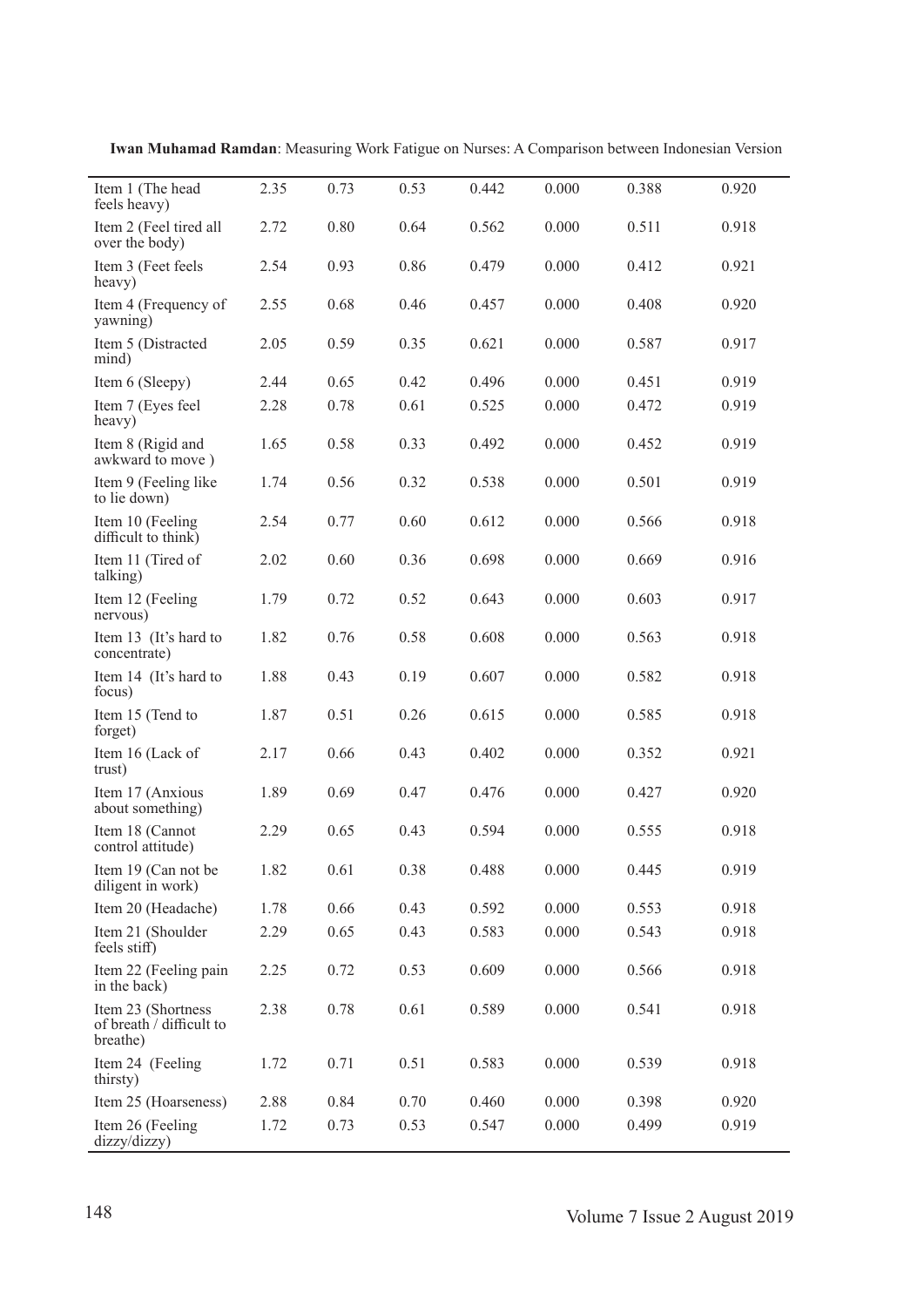| Item 27 (Feeling dizzy $2.10$<br>/dizzy)                        |       | 0.66  | 0.44   | 0.612 | 0.000 | 0.573 | 0.917 |
|-----------------------------------------------------------------|-------|-------|--------|-------|-------|-------|-------|
| Item 28 (The eyelids 1.72)<br>feel heavy)                       |       | 0.69  | 0.47   | 0.536 | 0.000 | 0.491 | 0.919 |
| 29 (Trembling 1.58)<br>Item<br>in certain parts of the<br>body) |       | 0.58  | 0.34   | 0.654 | 0.000 | 0.623 | 0.917 |
| 30<br>(Feeling 2.00)<br>Item<br>unwell)                         |       | 0.57  | 0.33   | 0.695 | 0.000 | 0.668 | 0.917 |
| Total score                                                     | 62.81 | 11.37 | 129.32 |       |       | 1.000 | 0.834 |

**Iwan Muhamad Ramdan**: Measuring Work Fatigue on Nurses: A Comparison between Indonesian Version



**Figure 1 Reliability test result of FAS and JIFRC**

The mean of the total FAS score was 21.38 ( $\pm$  3.66), its mean in this study the average nurse experienced work fatigue in the "low" category.The 4th item on "I have enough energy for everyday life" showed the highest score  $(2.78, \pm 0.64)$ , whereas the 6th item on "I have problems to start things" had the lowest score  $(1.74 \pm 0.72)$ . The largest variance was also observed in item 10th on "When I am doing something I can concentrate quite well"  $(0.64, \pm 0.80)$ and smallest variance observed in item 7th on "I have problems to think clearly"  $(0.37, \pm)$ 0.61). The smallest Pearson correlation value is 0.113 (item number 4 on "I have enough energy for everyday life"), and the largest Pearson correlation is 0.758 (item number 9 on "Mentally I feel exhausted"). Based on the previous criteria, it can be concluded that the item number 1, 2, 5, 6, 7, 8, 9 declared are "good" or in this study called as a valid because Pearson correlation (r) ranged between 0.5 and 0.7. The item number 3, 4, and 10 declared are little/fair or in this study called as an invalid because Pearson correlation (r) ranged between  $\leq 0.25$  to 0.5. (Table 2).

The mean of the total JIFRC score was 62.81 ( $\pm$  11.37), its mean in this study the average nurse experienced work fatigue in the "medium" category. The 25th item on "feeling thirsty" showed the highest score  $(2.88, \pm 0.84)$ , whereas the 29th item on "trembling in certain parts of the body" had the lowest score (1.58  $\pm$  0.58). The largest variance was also observed in item 3rd on "feet feel heavy"  $(0.86, \pm 0.93)$  and smallest variance observed in item 14th on "it's hard to concentrate  $(0.19, \pm 0.43)$ . The smallest Pearson correlation value is 0.40 (item number 16 on "tend to forget"), and the largest Pearson correlation is 0.698 (item number 11 on "feeling difficult to think"). Based on the previous criteria, it can be concluded that the item number 2, 5, 7, 9, 10, 11, 12, 13, 14, 15, 18, 20, 21, 22, 23, 24, 26, 27, 28, 29, 30 declared are "good" or in this study called as a valid because Pearson correlation (r) ranged between 0.5 and 0.7. The item number 1, 3, 4, 6, 8, 16, 17 and 19 declared are fair or in this study called as an invalid because Pearson correlation (r) ranged between 0.25 to 0.5. (Table 3).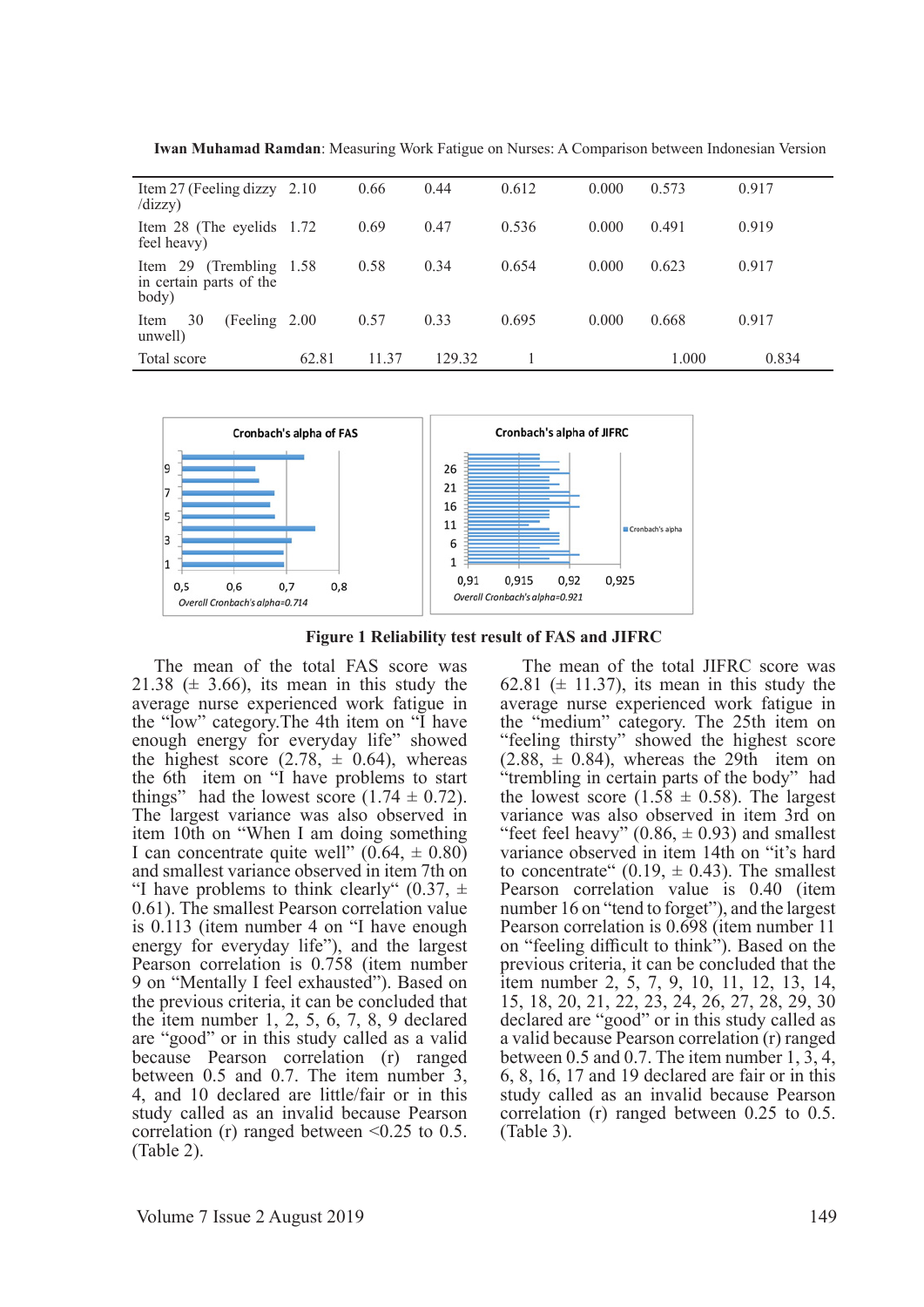## **Results of the questionnaire reliability test**

As shown in table 2 and figure 1, If item question number 10 "When I am doing something I can concentrate quite well" is deleted this can increase Cronbach's alpha coefficient by 0.727, If item question number 3 "I don't do much during the day" is deleted this can increase Cronbach's alpha coefficient by 0.709 and if item question number 4 "I have enough energy for everyday life" is deleted this can increase Cronbach's alpha coefficient by 0.755. But in general, the combination of all 10 items of FAS has shown the fair reliability with Cronbach's alpha coefficient of 0,714. This result generally shows the Indonesian version of FAS is reliable to measure work fatigue in nurses. To get the highest reliability index from this questionnaire, it is recommended to delete or correct question number 4 (have enough energy for everyday life).

Based on table 3 and figure 1, If item question number 1, 4 and 17 are deleted this can increase Cronbach's alpha coefficient by 0.920, If item question number 3 and 16 are deleted this can increase Cronbach's alpha coefficient by 0.921 and if item question number 6, 8, 19 are deleted this can increase Cronbach's alpha coefficient by 0.919. But in general, the combination of all 30 items of JIFRC has shown the excellent reliability with Cronbach's alpha coefficient of 0.921. This result generally shows the Indonesian version of JIFRC is reliable to measure work fatigue in nurses.

Based on the comparison of Cronbach alpha values from FAS (0.714) and JIFRC (0.921), it can be concluded that JIFRC is a more reliable work fatigue scale for measuring work fatigue in nurses, even though the Pearson correlation from both questionnaires is the same which ranges from  $0.25 - 0.5$ .

# **Discussion**

To achieve the accuracy of the results of the study, the measuring instrument (questionnaire) used must be valid and reliable. Validity is to measure what is

intended to be measured, explains how well the collected data covers the actual area of investigation and expresses the degree to which a measurement measures what it purports to measure. Reliability concerns the extent to which a measurement of a phenomenon provides stable and consist result, and also the degree to which the results obtained by a measurement and procedure can be replicated (Taherdoost, 2016; Bolarinwa, 2015).

The most appropriate method to assess the reliability of the questionnaire is Cronbach's alpha reliability coefficient, which has been frequently used to assess the internal consistency of Likert-type scales. If the items in a scale are equally weighted and independent, high correlation coefficients are expected to between each item and the total score (Aydin Özkan, Karaca, & İster, 2017). Internal consistency describes the extent to which all the items in a test measure the same concept or construct and hence it is connected to the inter-relatedness of the items within the test. Internal consistency should be determined before a test can be employed for research or examination purposes to ensure validity (Tavakol & Dennick, 2011).

Based on the comparison of the values of Cronbach alpha reliability test and Pearson correlation validity test, compared with the FAS, the JIFRC has proven the validity and reliability values higher, this instrument is more recommended for measuring work fatigue for nurses. Although overall the JIFRC questionnaire is good at measuring work fatigue for nurses, to further improve its validity and reliability it is recommended to improve grammar on items number 1, 3, 4, 6, 8, 16, and 19, so that Pearson correlation coefficients are obtained more from 0.5.

The results of this study are different from Fang, Katz, and Alberto, (2015) which proves that FAS is valid and reliable to measure work fatigue in construction in New England, research to measure work fatigue in nurses in Western North Carolina, and result of Cano-Climent, et al. (2017) which proves FAS valid and reliable for measuring feelings of fatigue in postpartum women at Spanish.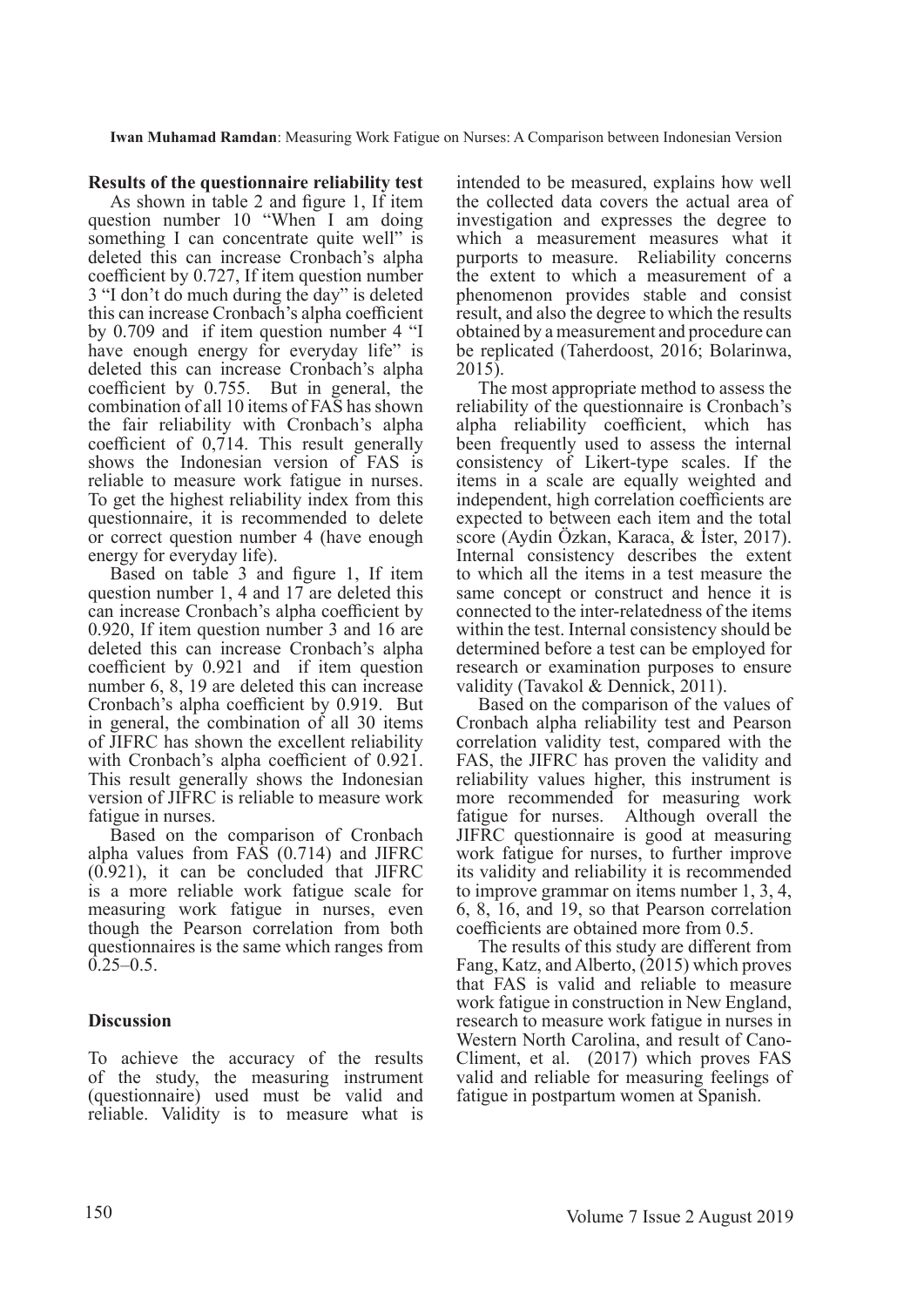### **Conclusion**

The study demonstrates that the Indonesian version of JIFRC fulfills the criteria of a reliable and valid assessment tool to rate the work fatigue among nurses, although there are eight question items that still need to be fixed. The high internal consistency and construct validity support the application of the JIFRC as an easy administered tool to assess work fatigue among nurses in Indonesian healthcare settings. The author is very grateful to all nurses who participated in this study, the hospital management who allowed this research and the enumerators. The author declares no conflict of interest.

# **References**

Adiatmika, I. P. G. (2009). Total Ergonomic Approach in Decreasing Quality of Fatigue of Metal Crafters. *Anima Indonesian Psychological Journal, 25*(1), 71–78.

Akerstedt, T., & Gillberg, M. (1990). Subjective and objective sleepiness in the active individual. *Int J Neurosci, 52*(1–2), 29–37.

Aydin Özkan, S., Karaca, T., & İster, E. D. (2017). Validity and reliability of the "perceptions of restraint use questionnaire" for use in Turkey. *Turk Geriatri Dergisi, 20*(1), 30–37. Retrieved from http://www. embase.com/search/results?subaction=viewr ecord&from=export&id=L615141041.

Bao, S., & Taliaferro, D. (2015). Compassion Fatigue and Psychological Capital in Nurses Working in Acute Care Settings. *International Journal for Human Caring, 19*(2), 35.

Barker, L., & Nussbaum, M. (2011). Fatigue, performance and the work environment: a survey of registered nurses. *J Adv Nurs, 67*(6), 1370–1380.

Bjorvatn, B., Dale, S., Hogstad-Erikstein, R., Fiske, E., & Pallesen, S. (2012). Self-reported sleep and health among Norwegian hospital

nurses in intensive care units. *Nurs Crit Care, 17*(4), 180–188.

Blouin, A., Smith-Miller, C., Harden, J., & Li, Y. (2016). Caregiver Fatigue: Implications for Patient and Staff Safety, Part 1. *J Nurs Adm, 46*(6), 329–335.

Bolarinwa, O. (2015). Principles and methods of validity and reliability testing of questionnaires used in social and health science researches. *Nigerian Postgraduate Medical Journal, 22*(4), 195–201. https://doi. org/10.4103/1117-1936.173959.

Cano-Climent, A., Oliver-Roig, A., Cabrero-García, J., de Vries, J., & Richart-Martínez, M. (2017). The Spanish version of the Fatigue Assessment Scale: reliability and validity assessment in postpartum women. *PeerJ, 5*, e3832. https://doi.org/10.7717/peerj.3832.

Carney, L. M. (2013). The hidden shift: how do night shift nurses learn to adapt to circadian disruption? *J Nurses Prof Dev., 29*(6), 316–320.

Cicchetti, D. V. (1994). Guidelines, Criteria, and Rules of Thumb for Evaluating Normed and Standardized Assessment Instruments in Psychology. *Psychological Assessment, 6*(4), 284–290. https://doi.org/10.1037/1040- 3590.6.4.284.

De Vries, J., Michielsen, H., & Van Heck, G. (2003). Assessment of fatigue among working people: a comparison of six questionnaires. *Occup Environmen Med, 60*(Suppl 1), i10–i15. https://doi.org/10.1016/0016https://doi.org/10.1016/0016-3287(94)90002-7.

De Vries, J., Van der Steeg, A. F., & Roukema, J. A. (2010). Psychometric properties of the Fatigue Assessment Scale (FAS) in women with breast problems. *International Journal of Clinical and Health Psychology, 10*(1), 125–139.

Dittner, A., Wessely, S., & Brown, R. (2004). The assessment of fatigue - A practical guide for clinicians and researchers. *Jurnal of*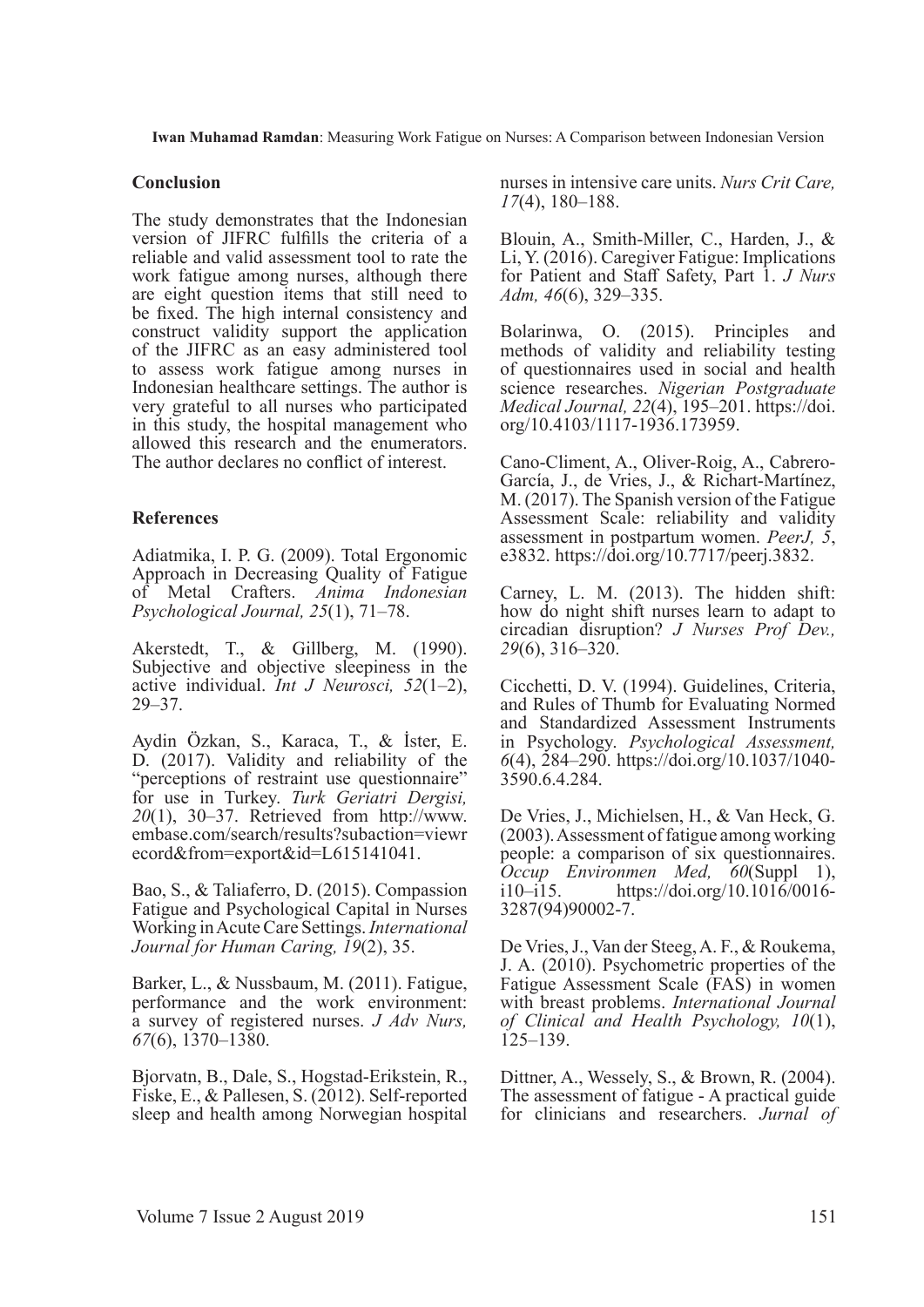*Psychosomatic Research, 56*(2), 157–170.

Drake, D., & Steege, L. (2016). Interpretation of Hospital Nurse Fatigue Using Latent Profile Analysis. *ANS Adv Nurs Sci, 39*(3), E1–E16.

Fang, D., Katz, J. N., & Alberto, J. (2015). Development and Validation of a Fatigue Assessment Scale for U.S. Construction Workers. *Am J Ind Med, 58*(2), 220– 228. https://doi.org/10.1002/ajim.22411. Development.

Graves, K., & Simmons, D. (2009). Reexamining fatigue: implications for nursing practice. *Crit Care Nurs Q., 32*(2), 112–115.

Heale, R., & Twycross, A. (2015). Validity and reliability in quantitative studies. *Evidence Based Nursing, 18*(3), 66–67. https://doi. org/10.1136/eb-2015-102129.

Hendriks, C., Drent, M., Elfferich, M., & Vries, J. De. (2018). The Fatigue Assessment Scale : quality and availability in sarcoidosis and other diseases. *Pulmonary Medicine, 24*, 1–9. https://doi.org/10.1097/ MCP.0000000000000496.

Kline, P. (2000). *The Handbook of Psychological Testing (Second)*. London and New York: Routledge.

Konisi, Y., Horiguchi, S., Miyama, Y., & Kawai, T. (1991). A questionnaire study on fatigue symptoms of municipal personnel. *Osaka City Med, 37*(2), 157–162.

Korompeli, A., Chara, T., Chrysoula, L., & Sourtzi, P. (2013). Sleep disturbance in nursing personnel working shifts. *Nurs Forum, 48*(1), 45–53.

Michalopoulos, L. T. M., Murray, L. K., Kane, J. C., Van Wyk, S. S., Chomba, E., Cohen, J., … Bolton, P. A. (2015). Testing the validity and reliability of the Shame Questionnaire among sexually abused girls in Zambia. *PLoS ONE, 10*(4), 1–17. https:// doi.org/10.1371/journal.pone.0123820.

Michielsen, H. J., De Vries, J., Van Heck, G. L., Van de Vijver, F. J. R., & Sijtsma, K. (2004). Examination of the Dimensionality of Fatigue: The Construction of the Fatigue Assessment Scale (FAS). *European Journal of Psychological Assessment, 20*(1), 39–48. https://doi.org/10.1027/1015-5759.20.1.39.

Nunnally, J. C., & Bernstein, I. H. (1994). *Psychometric Theory* (3rd ed.). USA: McGraw-Hill, Inc.

Portney, L., & Watkins, M. (2009). *Foundations of clinical research: applications to practice Pearson education.* New Jersey: Upper Saddle River.

Rahman, A. H., Mimin, Abdul, K., & NAing, L. (2017). Psychosocial factors, musculoskeletal disorders and work-related fatigue amongst nurses in Brunei: structural equation model approach. *Int Emerg Nurs, 34*, 17–22.

Saito, K. (1999). Measurement of fatigue in industries. *Ind Health, 37*(2), 134–142. https://doi.org/10.2486/indhealth.37.134.

Samaha, E., Lal, S., Samaha, N., & Wyndham, J. (2007). Psychological, lifestyle and coping contributors to chronic fatigue in shift-worker nurses. *J Adv Nurs, 59*(3), 221–232.

Scott, L. D., Engoren, C. A., & Engoren, M. C. (2014). Association of Sleep and Fatigue With Decision Regret Among Critical Care Nurses. *American Journal Od Critical Care, 23*(1), 13–23.

Sibsambhu, K., Mayank, B., & Aurobinda, R. (2010). EEG signal analysis for the assessment and quantification of driver's fatigue. *Transportation Research Part F, 13,*  297–306.

Steege, L., Pinekenstein, B., Rainbow, J., & Knudsen, A. (2017). Addressing Occupational Fatigue in Nurses: Current State of Fatigue Risk Management in Hospitals, Part 1. *J Nurs Adm, 47*(9), 426–433.

Sudo, N., & Ohtsuka, R. (2002). Fatigue Complaints Among Female Shift Workers